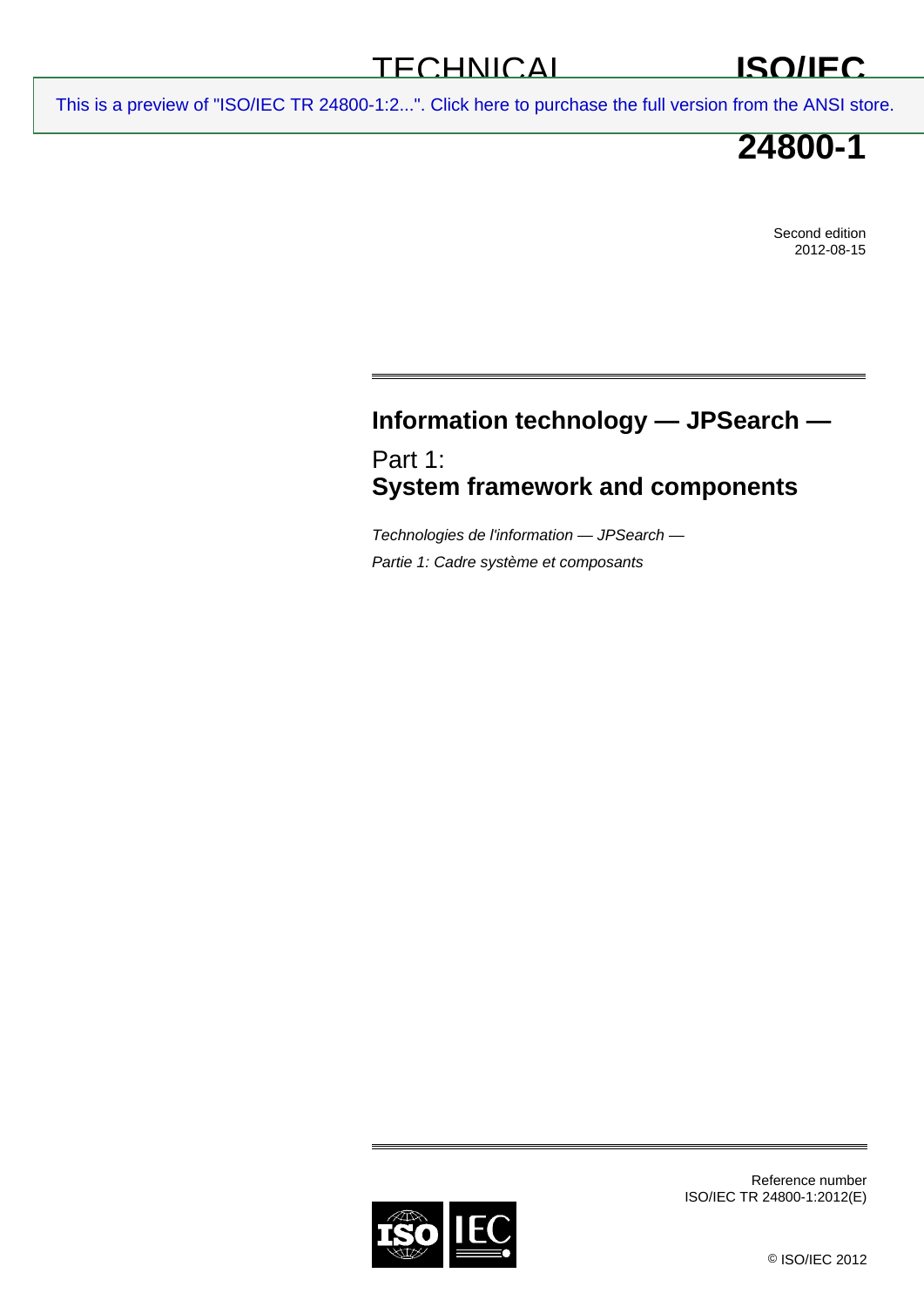

#### © ISO/IEC 2012

All rights reserved. Unless otherwise specified, no part of this publication may be reproduced or utilized in any form or by any means, electronic or mechanical, including photocopying and microfilm, without permission in writing from either ISO at the address below or ISO's member body in the country of the requester.

ISO copyright office Case postale 56 · CH-1211 Geneva 20 Tel. + 41 22 749 01 11 Fax + 41 22 749 09 47 E-mail copyright@iso.org Web www.iso.org

Published in Switzerland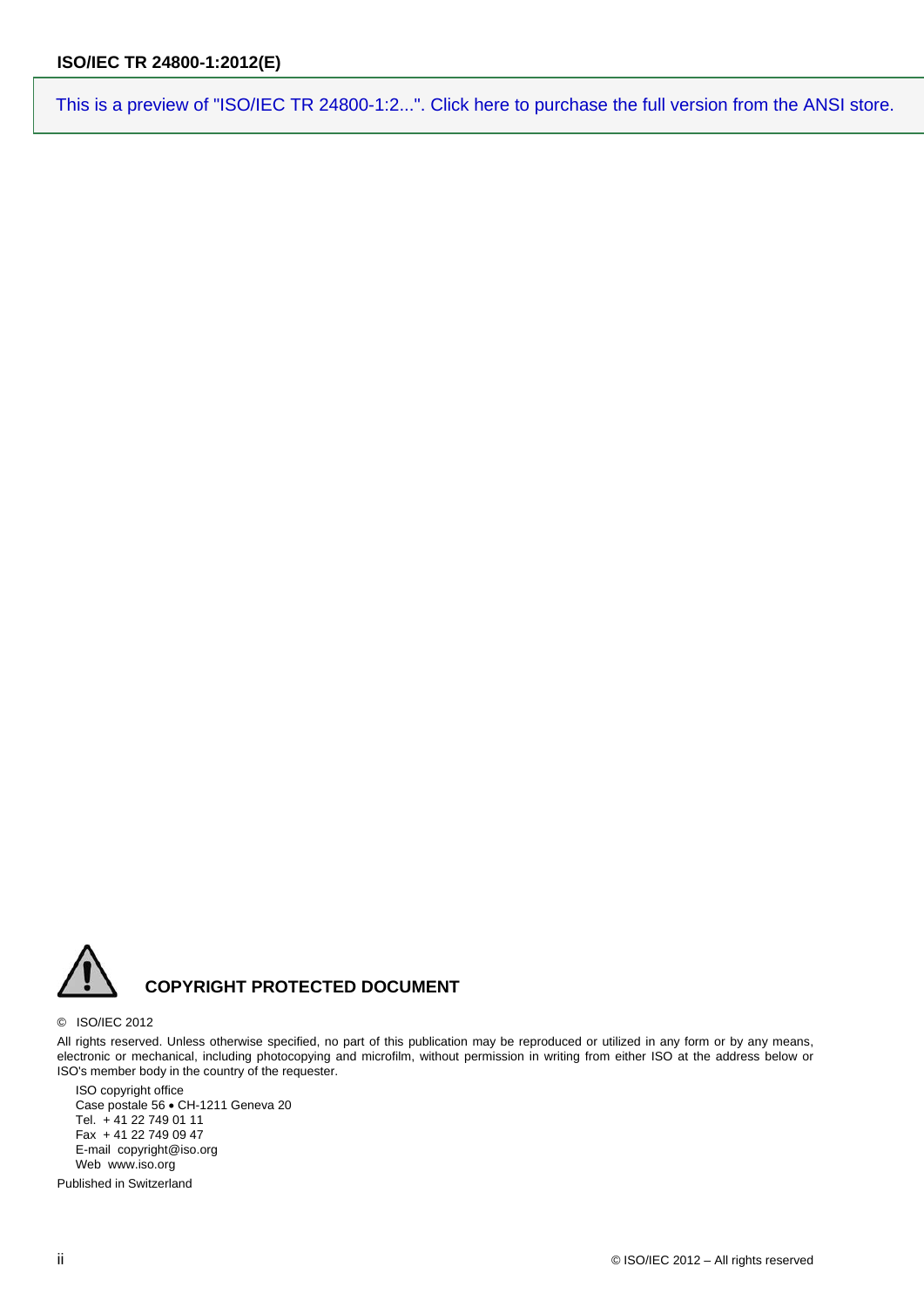## **Contents**

| 1                                    |                                                                                       |  |
|--------------------------------------|---------------------------------------------------------------------------------------|--|
| $\mathbf{2}$                         |                                                                                       |  |
| 3                                    |                                                                                       |  |
| $\overline{\mathbf{4}}$              |                                                                                       |  |
| 5                                    |                                                                                       |  |
| $6\phantom{1}6$<br>6.1<br>6.2<br>6.3 | JPSearch Part 2: Registration, identification and management of schema and ontology5  |  |
| $\overline{7}$                       |                                                                                       |  |
| 8<br>8.1<br>8.2<br>8.3               | JPSearch Part 4: Metadata embedded in image data (JPEG and JPEG 2000) file format  10 |  |
| $9^{\circ}$<br>9.1<br>9.2<br>9.3     |                                                                                       |  |
|                                      |                                                                                       |  |
|                                      |                                                                                       |  |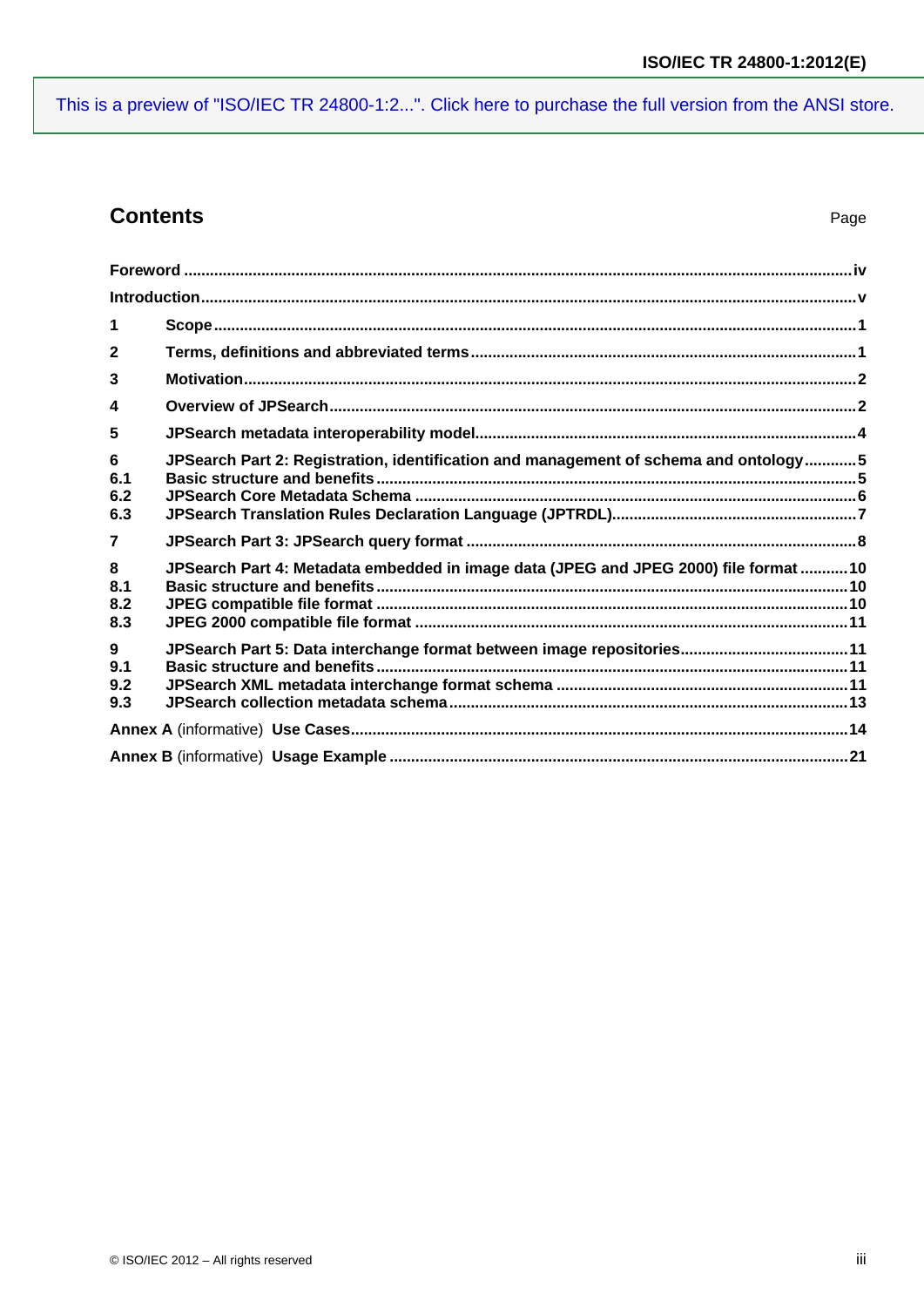### <span id="page-3-0"></span>**Foreword**

ISO (the International Organization for Standardization) and IEC (the International Electrotechnical Commission) form the specialized system for worldwide standardization. National bodies that are members of ISO or IEC participate in the development of International Standards through technical committees established by the respective organization to deal with particular fields of technical activity. ISO and IEC technical committees collaborate in fields of mutual interest. Other international organizations, governmental and non-governmental, in liaison with ISO and IEC, also take part in the work. In the field of information technology, ISO and IEC have established a joint technical committee, ISO/IEC JTC 1.

International Standards are drafted in accordance with the rules given in the ISO/IEC Directives, Part 2.

The main task of the joint technical committee is to prepare International Standards. Draft International Standards adopted by the joint technical committee are circulated to national bodies for voting. Publication as an International Standard requires approval by at least 75 % of the national bodies casting a vote.

In exceptional circumstances, when the joint technical committee has collected data of a different kind from that which is normally published as an International Standard ("state of the art", for example), it may decide to publish a Technical Report. A Technical Report is entirely informative in nature and shall be subject to review every five years in the same manner as an International Standard.

Attention is drawn to the possibility that some of the elements of this document may be the subject of patent rights. ISO and IEC shall not be held responsible for identifying any or all such patent rights.

ISO/IEC TR 24800-1 was prepared by Joint Technical Committee ISO/IEC JTC 1, *Information technology*, Subcommittee SC 29, *Coding of audio, picture, multimedia and hypermedia information*.

This second edition cancels and replaces the first edition (ISO/IEC 24800-1:2007) which has been technically revised.

ISO/IEC TR 24800 consists of the following parts, under the general title *Information technology — JPSearch*:

- **Part 1: System framework and components [Technical Report]**
- *Part 2: Registration, identification and management of schema and ontology*
- *Part 3: Query format*
- Part 4: File format for metadata embedded in image data (JPEG and JPEG 2000)
- *Part 5: Data interchange format between image repositories*
- *Part 6: Reference software*